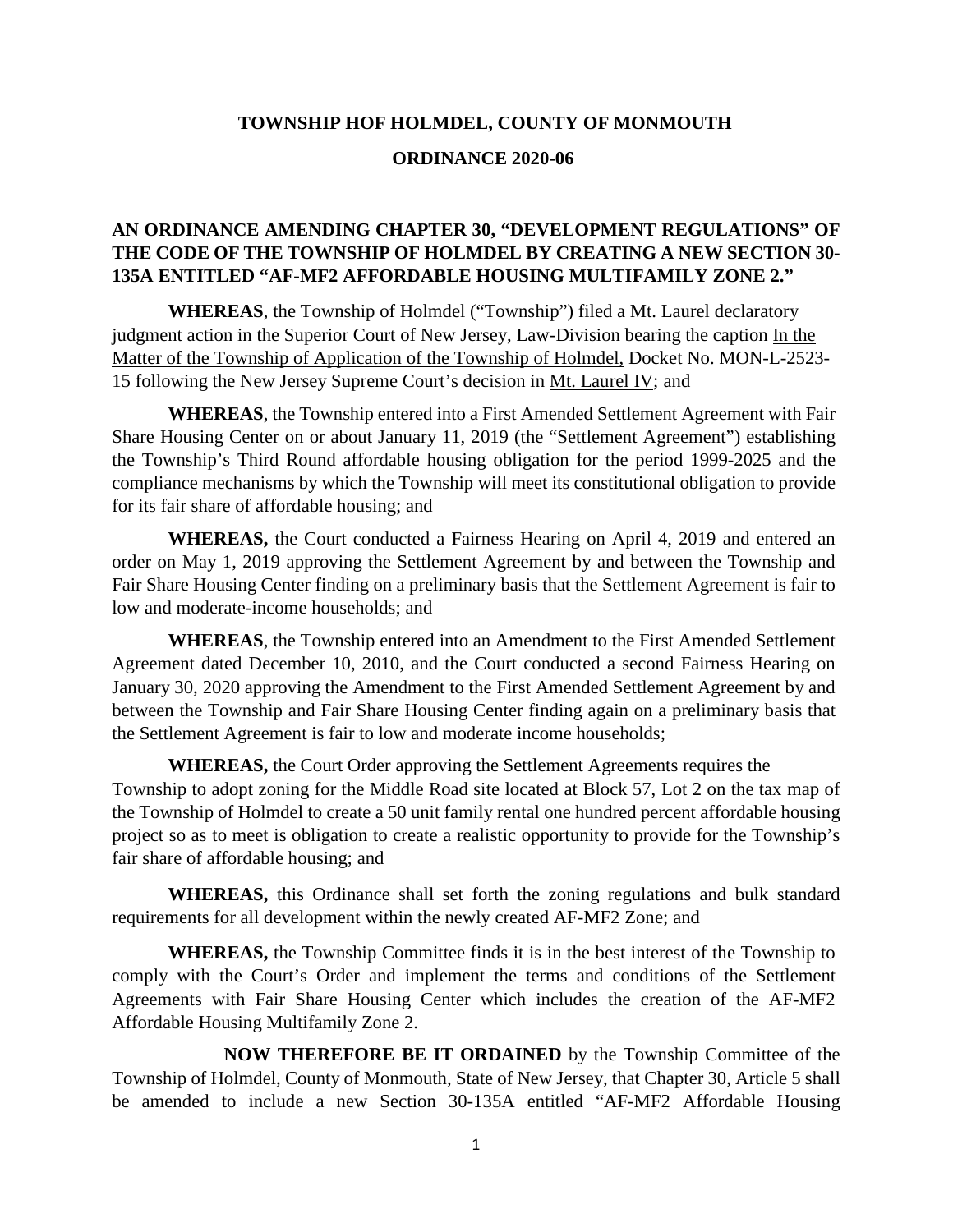MultiFamily Zone", which shall regulate development through the following zoning regulations and bulk standards.

# **30-135A. AH-MF2 AFFORDABLE HOUSING MULTIFAMILY ZONE 2**

### **30-135A.1. Purpose**

The AH-MF2 zone is established to provide an opportunity for the construction of a 100% affordable housing project with 50 affordable multifamily rental apartments on the property designated on the Township Tax Map as Block 57, Lot 2, which are intended to address the Township's obligation to implement the Settlement Agreements with Fair Share Housing Center as part of the Township's third round affordable housing obligation so as to provide its fair share of the region's affordable housing need.

## **30-135A.2. General Provisions**

- A. The development regulations set forth herein shall apply to the zone as a whole, not to individual lots which may be created therein. For the purposes of this section, the word "tract" shall mean the entire zone district.
- B. The tract shall be permitted to be subdivided into one or more parcels, and one or more buildings or uses shall be permitted on a single parcel. The tract shall be permitted to be constructed in one or more phases.
- C. The regulations set forth in this Section 30-135A shall apply to the AH-MF2 Zone. Any other zoning and design requirements of the Township of Holmdel Development Regulations set forth in Articles IV and V of Chapter 30 or the Township of Holmdel Design Manual shall apply only when specifically referenced herein. This section shall supersede any conflicting development criteria.
- D. The administrative and procedural aspects of the Holmdel Development Regulations Chapter XXX Articles II and III shall remain applicable, except the following submission checklist requirements shall not be required in connection with any development application in the AH-MF2 zone.
	- 1. Environmental Impact Report (A 19)
	- 2. Environmentally Sensitive Land Areas Map (A 23)
	- 3. Soil Borings (E 7)
	- 4. Environmental (J, Items 1-9)

### **30-135A.3. Use Regulations**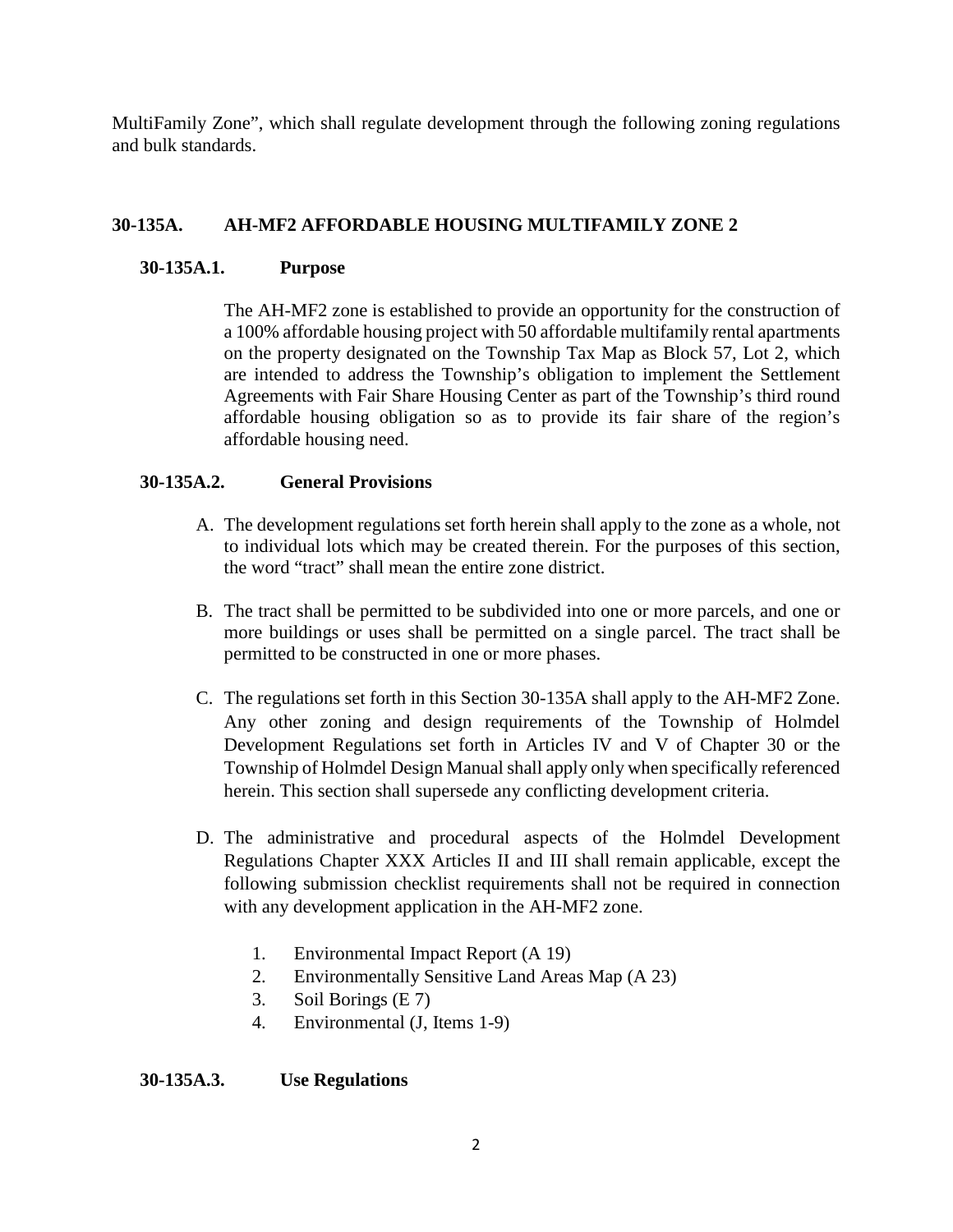- A. Permitted principal uses. A development consisting of 100% affordable multifamily rental apartments, consisting of two or more detached buildings.
- B. Permitted accessory uses.
	- 1. Clubhouses and community buildings.
	- 2. A management office.
	- 3. Indoor and outdoor multi-family apartment building amenities including, but not limited to a community room, fitness center, meeting room, business center, playground or other recreational facilities. Inclusion of amenity space and recreational facilities shall not be deemed a requirement.
	- 4. Recreational facilities.
	- 5. Patios, decks, terraces, or balconies.
	- 6. Parking facilities, either surface (open air) or structured.
	- 7. Any other use customarily incidental to a principal use.

# **30-135A.4. Area and Bulk Requirements**

- A. Tract requirements:
	- 1. Minimum tract area: 3.5 acres
	- 2. Required tract development yield: 50 dwelling units
	- 3. Maximum tract impervious coverage: 75%
- B. Building requirements:
	- 1. Maximum building height: 3½ stories, 45 feet
	- 2. Minimum building setbacks. Setback dimensions shall be measured from the location of the tract perimeter as it exists at the time of the adoption of this ordinance. Setback requirements in this section shall apply to buildings only, not to accessory structures such as parking and lighting.
		- a) From tract perimeter: 20 feet
		- b) From other buildings: 20 feet
- C. CAFRA requirements. In addition to the tract coverage requirement set forth above, the tract shall be subject to the maximum impervious coverage requirements of CAFRA, set forth in N.J.A.C. 7:7-13.17, as follows:
	- 1. Metropolitan Planning Area: 80%
	- 2. Suburban Planning Area: 30%

## **30-135A.5. Buffering and Landscape Requirements**

- A. Frontage buffer. There shall be a frontage buffer provided along the Middle Road and South Laurel Avenue tract perimeters, which shall be as follows:
	- 1. The buffer width shall be a minimum of 20 feet as measured from the rightof-way line existing at the time of the adoption of this ordinance.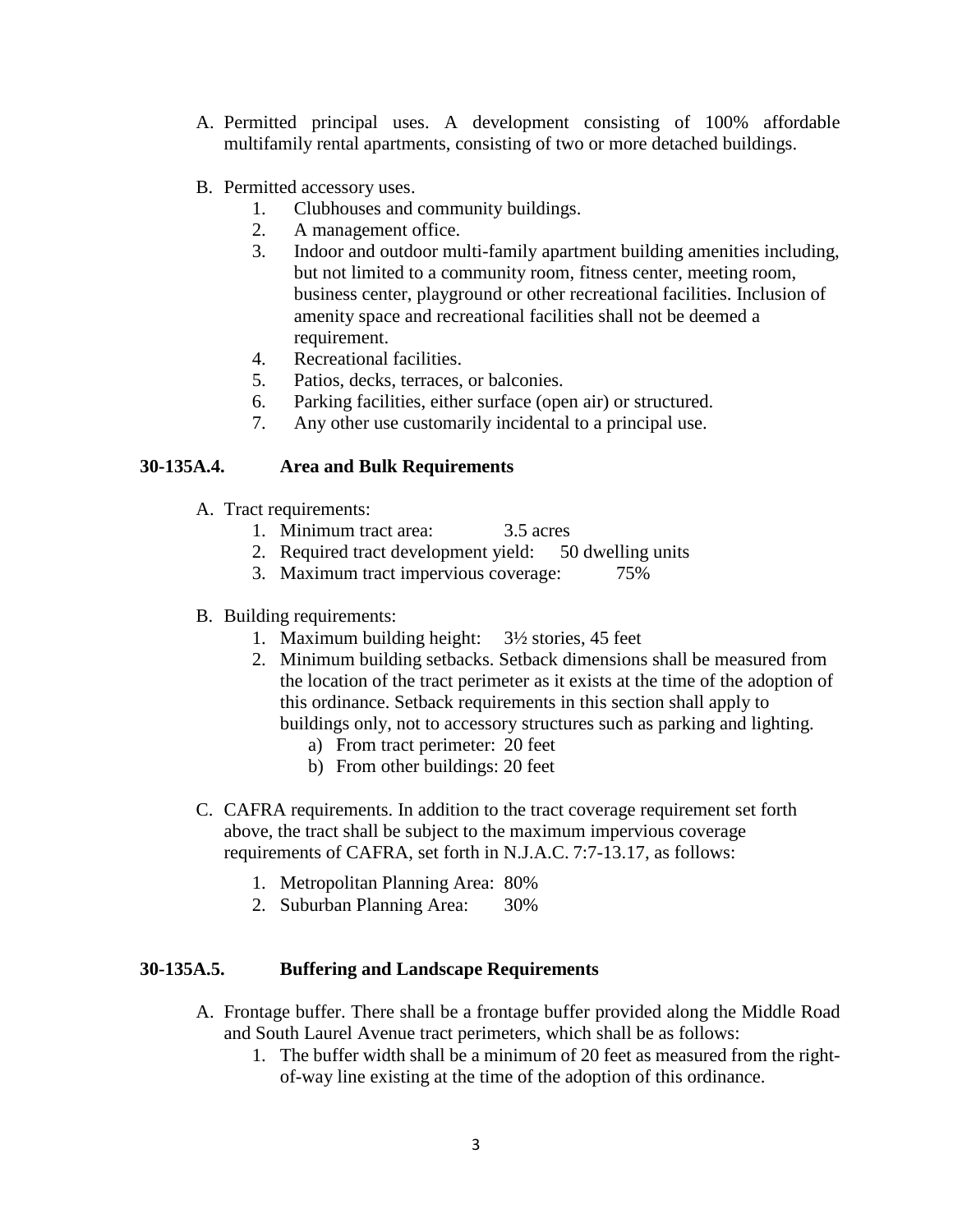- 2. The buffer shall be maintained as a landscaped area and no structures shall be permitted within the buffer except for access drives, walkways, stormwater management facilities, utilities and/or signs.
- 3. The buffer landscaping shall consist of a combination of trees and shrubs, and may also include ornamental grasses, perennials, and annuals.
- 4. The minimum planting height for shrubs shall be 3 feet and the minimum planting height for trees shall be 8 feet.
- 5. Where existing vegetation is preserved, new plantings shall not be required.
- A. Transition buffer. A transition buffer shall be provided where the tract boundary does not abut a street, which shall be as follows:
	- 1. The transition buffer width shall be a minimum of 5 feet as measured from the tract boundary as it exists at the time of the adoption of this ordinance.
	- 2. The transition buffer shall be maintained as a landscaped area and no structures shall be permitted within the buffer except for fencing, walls, walkways, stormwater management facilities, utilities and/or signs.
	- 3. The buffer landscaping shall consist of a continuous row of evergreen trees in a staggered row and the buffer may also include trees and/or shrubs and/or ornamental grasses, perennials, and annuals.
	- 4. The minimum planting height for evergreen trees shall be 8 feet.
	- 5. Where existing vegetation is preserved, new plantings shall not be required.
	- 6. The transition buffer may include a solid privacy fence.

### **30-135A.6. Parking Requirements**

- A. The minimum number of off-street parking spaces required shall be 1.8 spaces per residential unit. No additional off-street parking spaces shall be required for accessory structures or uses.
- B. Minimum Parking Setbacks
	- 1. From tract perimeter forming a municipal boundary: 5 feet
	- 2. From tract perimeter other than above: 20 feet

### **30-135A.7. Design Regulations**

- A. Architecture.
	- 1. Façades. Building facades shall be broken up at 25-foot to 50-foot intervals, to add architectural interest and variety, and to relieve the visual effect of a long, monotonous wall. This may be accomplished, by way of example, through changes in materials, color, pattern and/or texture; changes in the size and rhythm of fenestration or glazing; or changes in the roofline such as coping, parapet, cornice or similar ornamental features.
	- 2. Roofs. Flat and/or pitched roofs shall be permitted.
	- 3. Residential density per building. The maximum number of residential units per building shall be 24.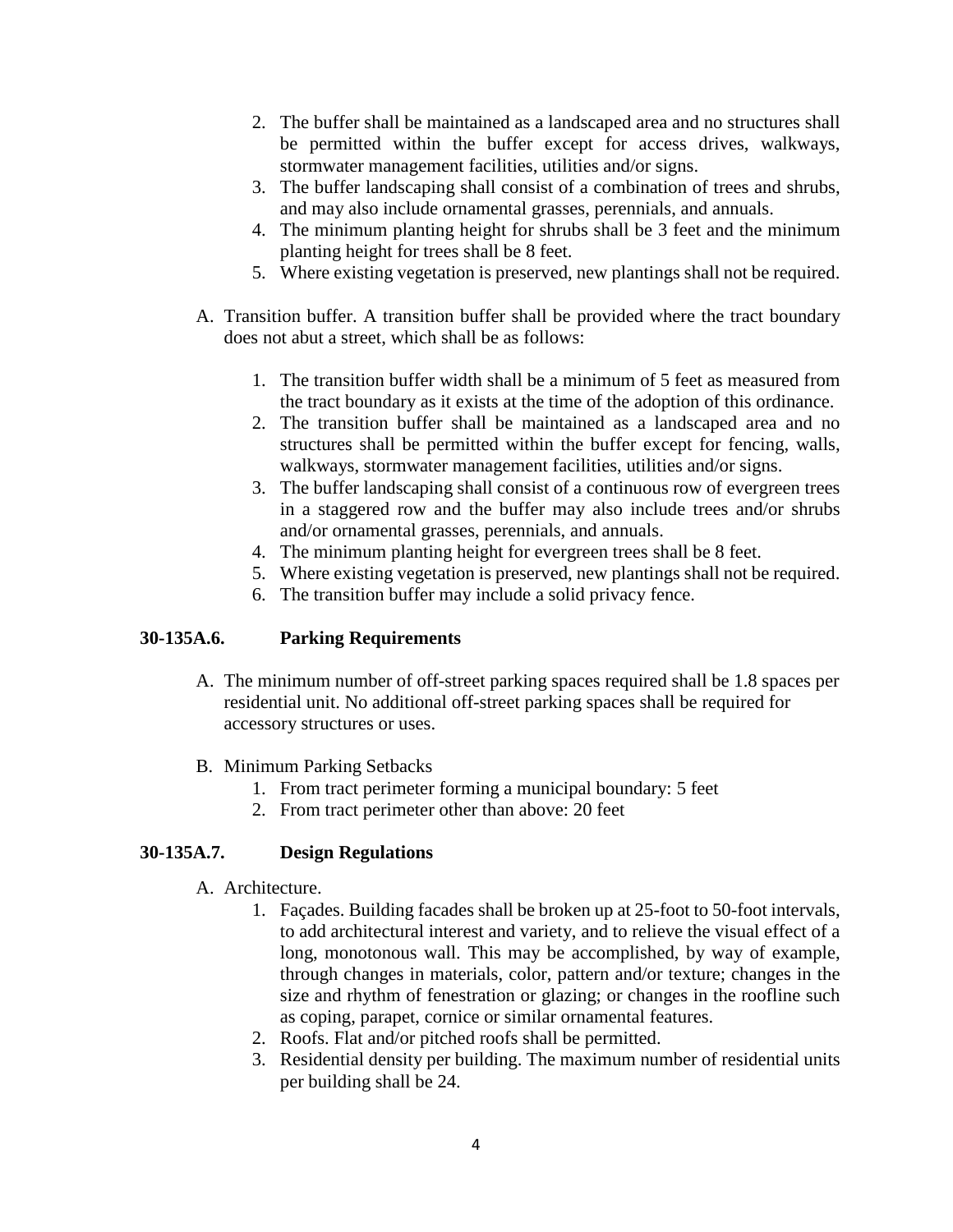- B. Landscape Architecture.
	- 1. All areas that do not contain buildings or structures shall be landscaped with plantings and/or lawn.
	- 2. All plant materials shall be in accordance with "The American Standards for Nursery Stock"
- C. Access, Circulation, and Parking Design.
	- 1. All access, circulation, and parking dimensions shall be in accordance with the Residential Site Improvement Standards (RSIS) and the Americans with Disabilities Act (ADA).
	- 2. Parking areas shall be permitted in any yard, including the front yard, provided the buffer requirements set forth above are met.
- D. Stormwater and Utility Design.
	- 1. All stormwater shall be in accordance with the Residential Site Improvement Standards.
	- 2. All utility design shall be in accordance with the Residential Site Improvement Standards.
- E. Lighting.
	- 1. Lighting shall comply with the requirements of Section 30-69 of the Holmdel Development Regulations
- F. Refuse.
	- 1. All refuse and recycling storage shall be fully enclosed and screened within the building or, if outside, within a refuse enclosure that is a minimum of 6 feet high on all sides.
	- 2. The refuse enclosure shall include a separate access gate for persons, aside from the main gate for vehicle access.
- G. Fences and Walls
	- 1. Fences and walls shall be permitted in any yard, including the front.
	- 2. Fences and walls in the front yard shall be a maximum of 4 feet high.
	- 3. Fences in the front yard shall be 50% open.
	- 4. Fences and walls in yards other than the front yard shall be a maximum of 6 feet high.
- H. Signs.
	- 1. One ground sign shall be permitted per frontage and one wall sign shall be permitted per building.
	- 2. The maximum sign area for any sign shall be 60 square feet.
	- 3. The maximum height for any ground sign shall be 8 feet.
- I. Mechanical Equipment.
	- 1. Air conditioning units, HVAC systems, and related mechanical equipment and elevator housing shall be screened to minimize visual impact.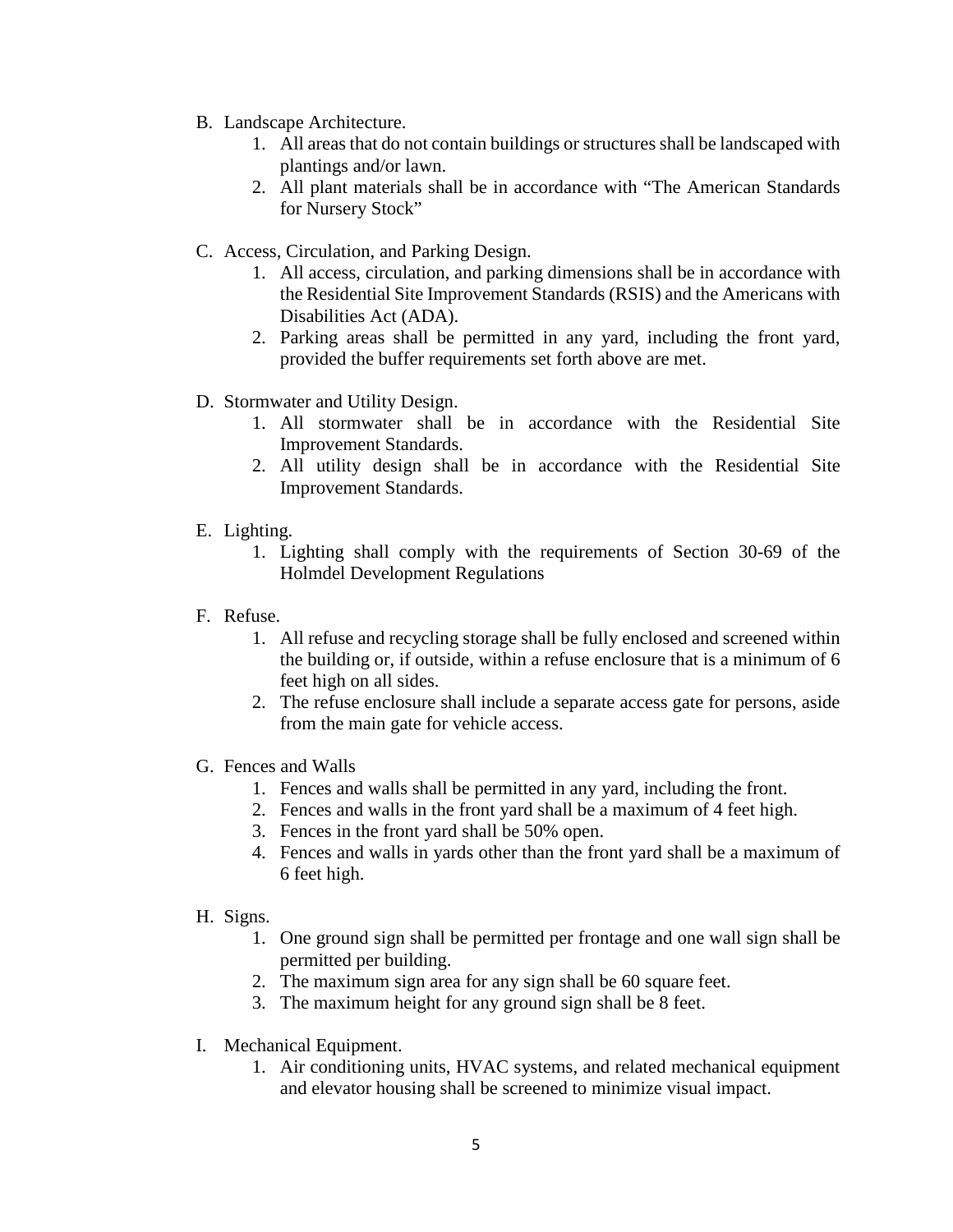- J. Other Development Regulations
	- 1. Sight triangles shall be required to meet AASHTO standards.
	- 2. Stormwater facilities may be located within required setback and buffer areas.
	- 3. An application for development does not require a Woodlands Retention and Preservation Plan.
	- 4. All development shall adhere to stormwater design and wetlands protection requirements set by NJDEP or other similar authority having jurisdiction.

#### **30-135A.8. Affordable Housing Requirements**

- A. All residential units in the zone shall comply with the affordable housing requirements that exist by law at the time of final development approval, including by way of example, the Fair Housing Act (N.J.S.A. 52:27D-301 et seq.) and the Uniform Housing Affordability Controls regulations (N.J.A.C. 5:80-26.1, et seq.).
- B. The bedroom distribution and the minimum unit sizes shall be in accordance with applicable affordable housing laws.
- C. Each apartment unit shall be deed restricted with affordability controls for residents with low (including very low) and moderate incomes as prescribed by law and shall comply with Section 14-16 of the Township Code as amended and supplemented by Ordinance 2020-07.

**BE IT FURTHER ORDAINED** that if any Section or provision thereof shall be adjudged invalid, such determination shall not affect the other Sections or provisions thereof, which shall remain in full force and effect.

**BE IT FURTHER ORDAINED** that all other Ordinances or provisions of the Code of the Township of Holmdel or parts thereof, which are inconsistent with any provisions in this Ordinance, are hereby repealed to the extent of such conflict or inconsistency.

#### **LEGAL NOTICE**

The foregoing ordinance was introduced and passed on the first reading at a meeting of the Township Committee of the Township of Holmdel held on February 27, 2020 and will be considered for final passage and adoption at a meeting of said Township Committee to be held on July 28, 2020 at 7:30 PM, conducted on an electronic basis, pursuant to P.L. 2020, c. 11, login information will be provided at [www.holmdeltownship.com](https://urldefense.proofpoint.com/v2/url?u=http-3A__www.holmdeltownship.com&d=DwMF-g&c=euGZstcaTDllvimEN8b7jXrwqOf-v5A_CdpgnVfiiMM&r=CDHiT3R-sUbr6PZaB2NG6WuKOfQN-Jh-KLsdMNgAj2w&m=vQJytKBQTA5O4_WBK-BO4OJqbxjqdX-rjBA5W36VKZA&s=jFLQ1so_Dz851k-7ObIQIQwGmwXVSDr69jIIXf8kdFc&e=) and the public hearing will be conducted electronically while affording full public participation.

Gregory Buontempo, Mayor

Attest: Wendy L Patrovich, RMC/CMR Township Clerk